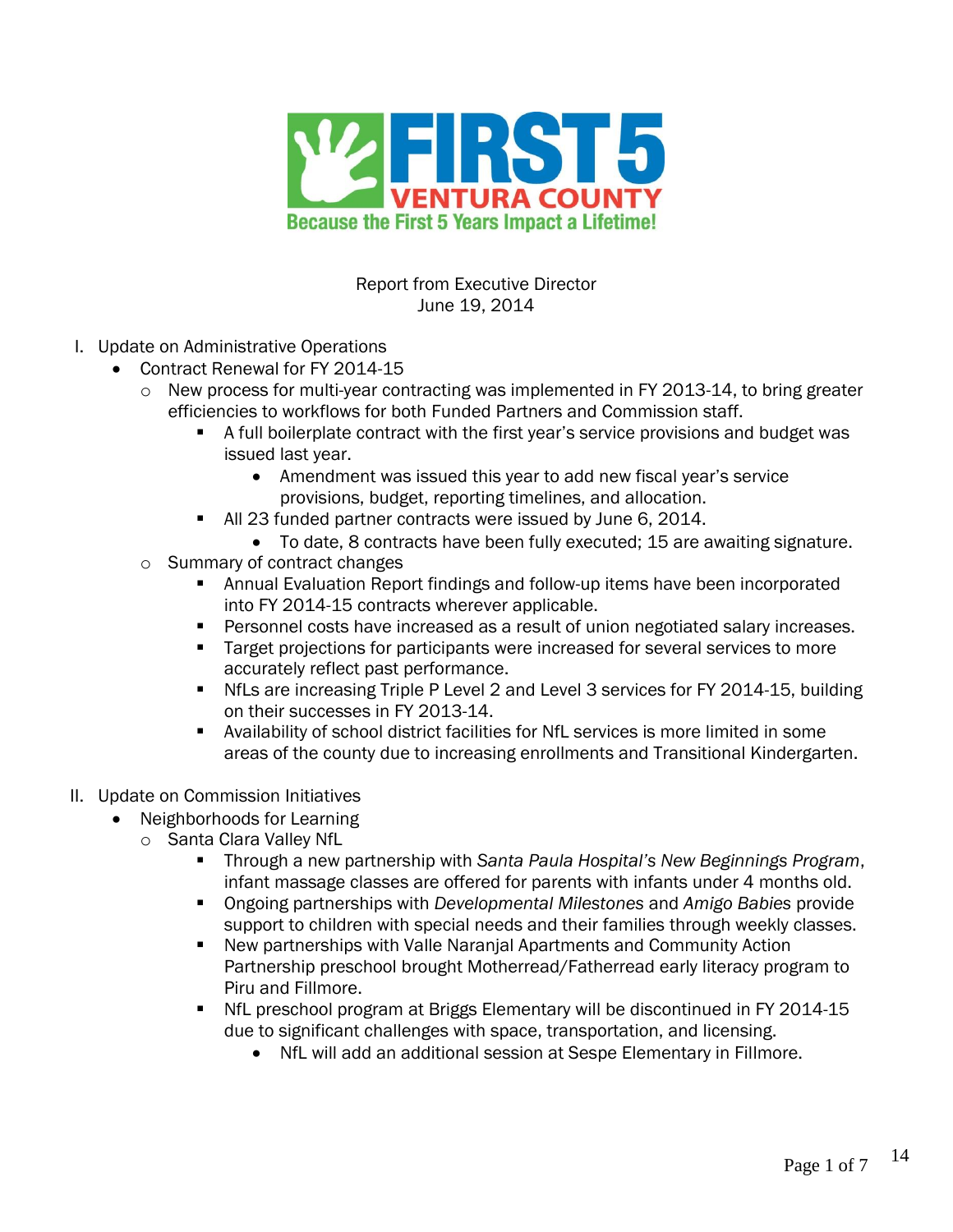- o Ojai Valley NfL
	- NfL recently met with Nan Tolbert Nurturing Center (NTNC) board members to discuss ways in which they could partner to serve children and families in Ojai.
		- One outcome of this meeting is that the NfL will provide developmental screenings for children who participate in NTNC classes.
- Countywide Strategies
	- o Preschool Quality Rating and Improvement System (QRIS)
		- **Data System** 
			- In partnership with VCOE, staff has been researching existing database systems to support QRIS data collection and reporting requirements.
				- o Negotiations are under way for First 5 Ventura County to utilize the Pinwheel data system for the remainder of the RTT ELC grant period, at a greatly reduced rate of \$12,000 annually.
					- First 5 San Diego has invested significant resources into the development of the Pinwheel system that has been customized to the 5-tier RTT ELC QRIS matrix and also meets First 5 CA reporting requirements.
		- Implementation Update
			- In FY 2013-14, a total of 75 early education sites located in 7 school districts participated in QRIS, including 26 family child care homes.
				- o Data collection and analysis is ongoing to determine areas of strength and opportunity for improvement; programs have access to technical assistance and quality improvement stipends.
			- In FY 2014-15, QRIS will be expanded to 116 sites in 11 school districts, and will include 46 family child care homes.
	- o Regional Health Educators (Ventura County Public Health)
		- Public health educator in Moorpark/Simi Valley region has been working with the Apollo High School Minor Parent Program to offer teen parents information on child development and developmental screenings for their children.
			- Apollo High School Minor Parent Program gives teen parents the opportunity to attend high school and earn their high school diploma.
				- o Program cares for the young children, while the teen parents participate in classes; program also offers support, introduction to community resources and a series of parenting classes.
			- Health educator is also working to reach teens who have graduated from the program to offer developmental screenings for their children.
	- o Mixteco Indigena Community Organizing Project (MICOP)
		- **MICOP** has been working with Salud Para La Gente (SPLG), a health clinic serving low-income families in Watsonville, many of whom are Mixtec.
			- Many of the Mixtec agricultural workers live and work in both Watsonville and Oxnard.
		- **MICOP** is training SPLG clinic staff on Ventura's Bebe Sano health and safety curriculum for new Mixtec parents.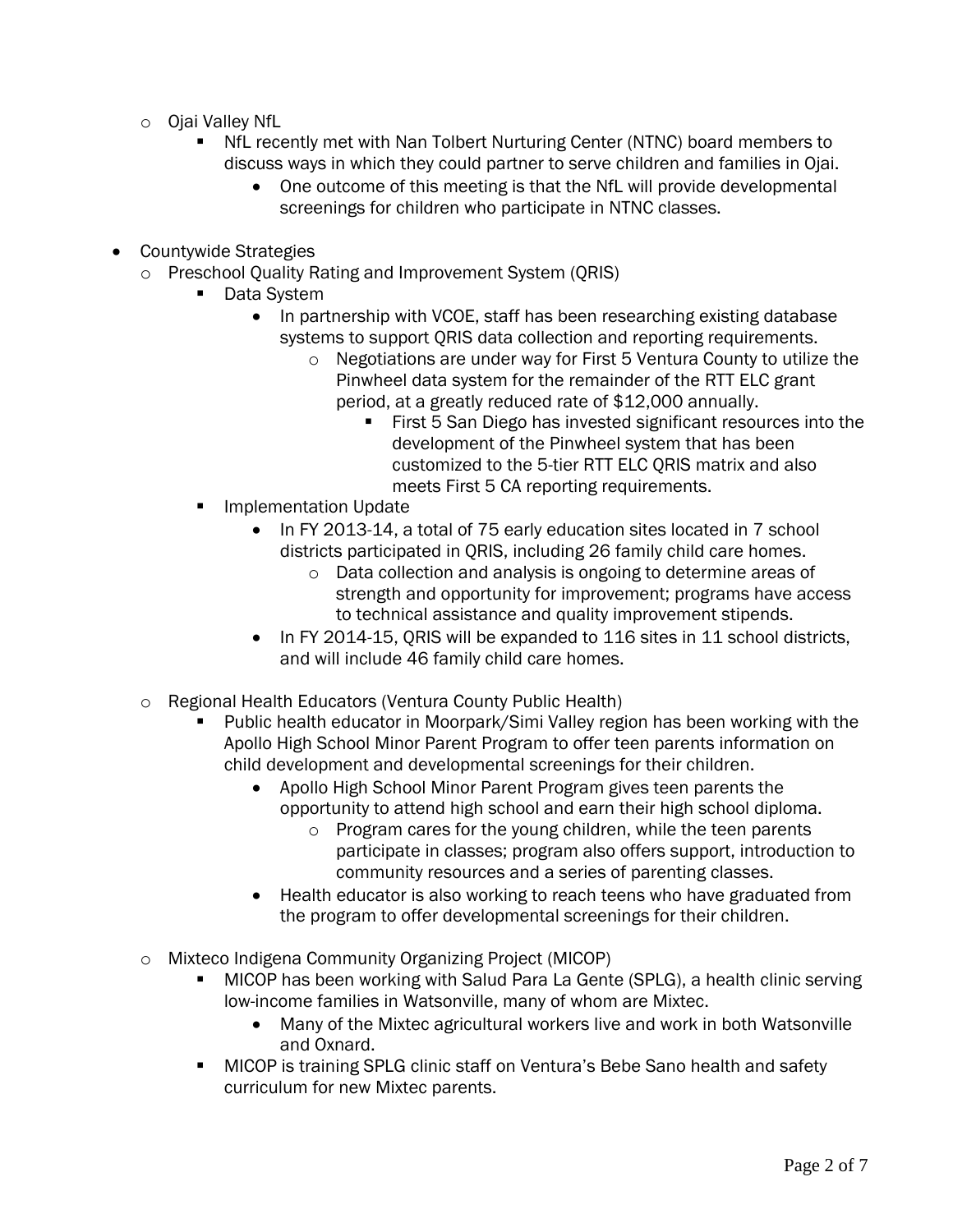- o VCPH Fluoride Varnish-Medical Providers
	- As the program has grown, there has been a corresponding increase in the need for follow up, educational outreach, and care coordination to ensure clients are connected to quality dental care.
		- New web based oral health Access database has been developed to address the challenges of limited staff resources.
			- o With this new system, several components of data entry will be automated, including demographic information, by interfacing with the state's CALWIN system, which will result in less staff time needed for data entry.
				- Database is currently under design, with a goal of having a mock-up of the system ready by the end of the current fiscal year.
- Community Education
	- o *Oxnard for Good for Kids (GFK) Restaurant Week, June 16-22, 2014* 
		- **First 5 Ventura's Facebook page is providing "live updates" of event.** 
			- Many restaurants have also decided to offer special promotions if customers mention "First 5 Facebook."
				- o Fresh & Fabulous: 1/2 off GFK meal with an adult purchase
				- o BG's Cafe: 1/2 off GFK meal with an adult purchase
				- o Cuernavaca: 20% off GFK meal with an adult purchase
				- o Fresco II: Complimentary gift certificate for return visit
		- Full Good for Kids menu options can be found at: <http://bit.ly/GFKOxnard>
	- o Summerfest (Ventura)
		- Summerfest 2014 took place on June 1st at the Ventura Unified School District's Education Service Center.
			- More than 50 community, sports and health booths offered handson activities, demonstrations and information, all with a focus on living a healthy and active lifestyle.
		- First 5 Ventura staff interacted with 500 parents and gave out 450 *Lee the Bee Turn Off that TV* books; First 5 CA Hands-on-Health Express van was also in attendance.
		- Over 100 parents signed up for the First 5 Ventura Book Bag Raffle with 4 First 5 Read Book Bags filled with age appropriate books given out to raffle winners.
			- Email message from one of the winning participants: As soon as we got to the car, my 5 years old looked at all the books and declared "this is the best day ever".
	- o Abuela Bilingual Storytime (Port Hueneme)
		- First 5 Ventura County, Ray D. Prueter Library, and Among Friends Adult Day Health Care Center collaborated to bring a series of four bilingual storytimes presented by local Ventura County grandmothers, incorporating stories, songs, and finger plays in Spanish and English.
			- A total of 57 children and 41 adults attended the Abuela Bilingual Storytime during one of the program dates.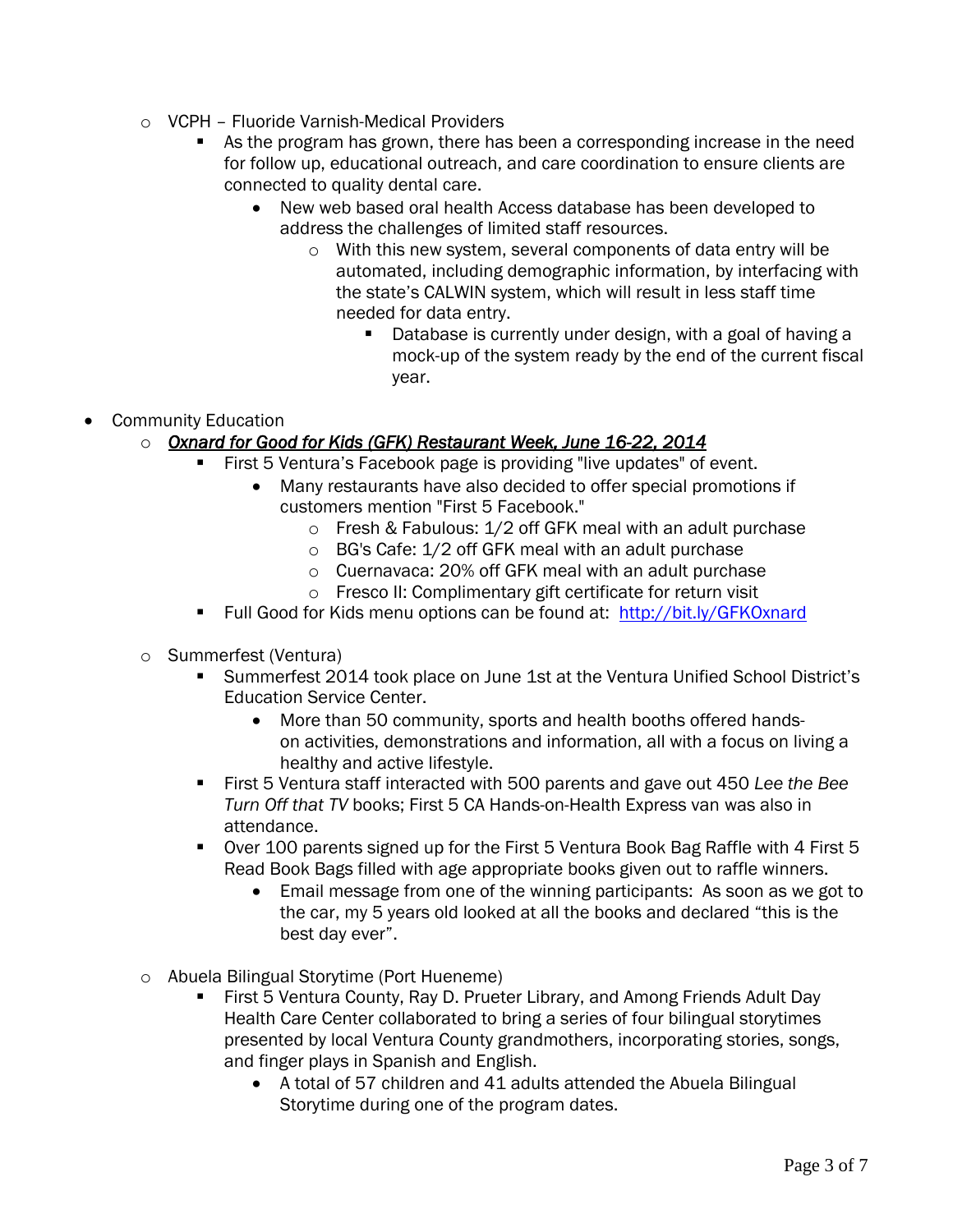- Results Based Accountability
	- o Transition to Persimmony Data Collection Software System
		- Initial data transfer from Mosaic has been uploaded in Persimmony system and is available for funded partners to review as part of training.
			- Final data transfer will occur June 30th; year-end data entry and reports will be submitted through Persimmony.
		- Nine trainings for 64 key funded partner staff and First 5 staff scheduled in June, with additional trainings to occur in the fall.
		- **Planning underway for roll-out of fiscal and referral modules.**
	- o Evaluation Design
		- EVALCORP, the contractor selected to assist the Commission in refining an evaluation plan, is in the process of developing a point-in-time parent survey and a series of program survey tools to be used by funded programs for continuous quality improvement.
			- Kick-off meeting with funded partners was held in June, with 15 funded partners in attendance.
				- o Funded partners shared previous successes and challenges with administering outcome questionnaires and provided initial input for the program improvement surveys.
- III. County, Regional and National Updates
	- State Budget Final Budget Bill
		- o Strategic investment in early childhood education of \$264 million will increase quality in existing programs and expand access, representing the largest investment for young children and their education that California has had in over a decade.
			- **Components of the budget deal include:** 
				- \$70 million to expand full-day, full-year California State Preschool Program for 11,500 more children by the end of the budget year.
				- Repeal of the part-day California State Preschool Program family fee.
				- Improvements to existing transitional kindergarten standards with state guidance on curriculum and early childhood education credits and/or work experience, with a 5 year phase-in to allow new teachers to meet education and experience requirements.
				- \$50 million in ongoing QRIS block grants and one-time funds for professional development, quality projects and facility loans.
				- \$69 million in increases to reimbursement rates for early learning and child care programs; Standard Reimbursement Rate increased by 5% and Regional Market Rate to 85th percentile of 2009 survey.
				- \$17 million to restore 1,500 slots for other child care programs: 500 Alternative Payment slots and 1,000 General Child Care slots.
				- An additional 31,500 slots to be budgeted in out-years to reach the agreement to provide pre-kindergarten opportunities for all low-income 4 year olds.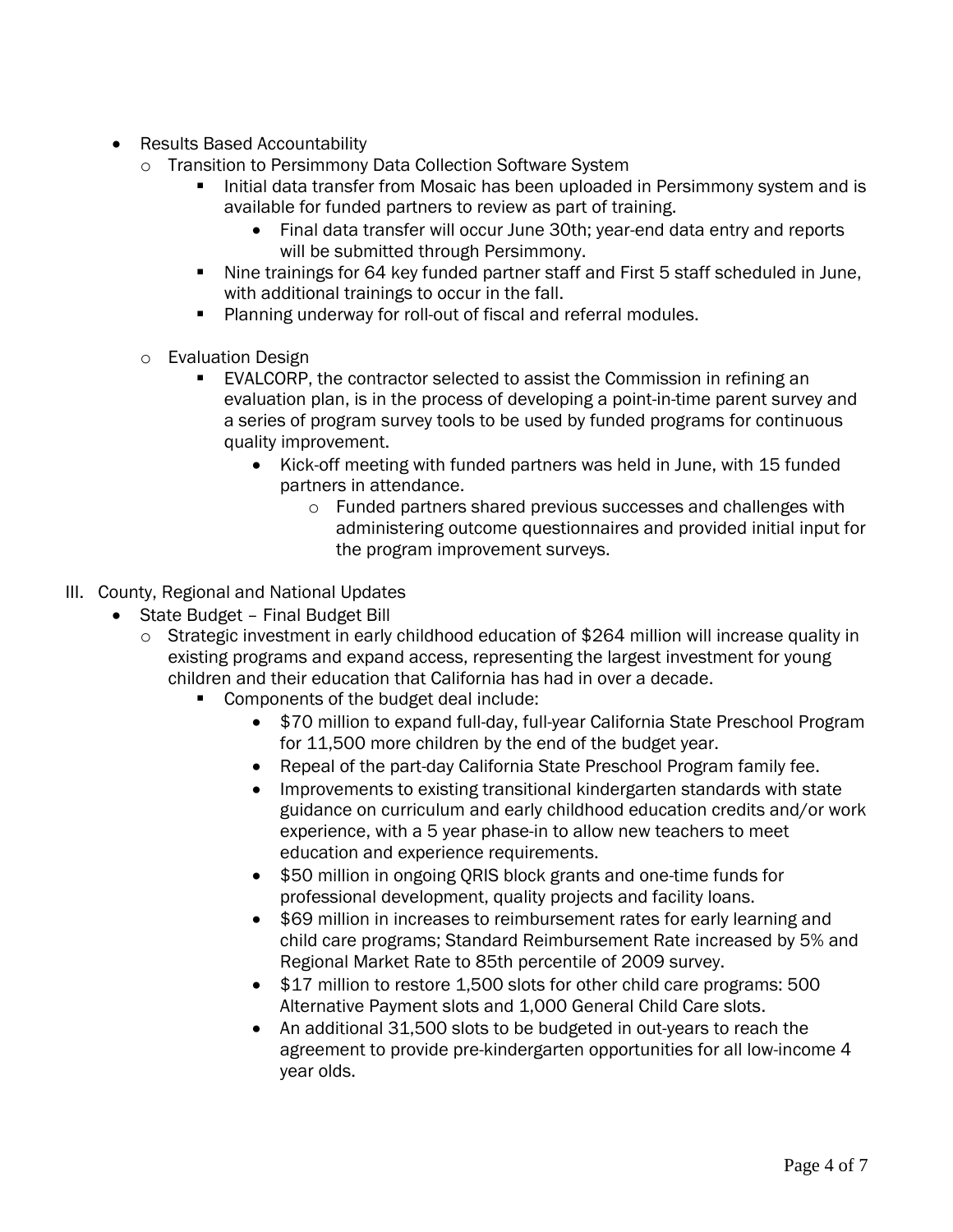- o ECE Coalition
	- A coalition of ECE stakeholders, representing labor, business, providers, early education groups, First 5 CA and the First 5 Association worked together to submit a set of recommendations to Assemblymember Nancy Skinner, Chair of Legislative Budget Conference Committee.
		- In 24 hours, over 200 organizations signed on to this united call for a reinvestment in California's diverse early learning system, focusing on three fundamentally linked action areas: rates, slots, and quality.

# IV. Upcoming Events

- Ventura County Together Monthly Meeting, July 7, 2014, 10:00 11:30 a.m., VCCF Non-Profit Center, 4001 Mission Oaks Blvd., Camarillo
- First 5 Standing Committees
	- o Administration/Finance Committee, August 1, 2014, 9:30 11:30 a.m., F5VC offices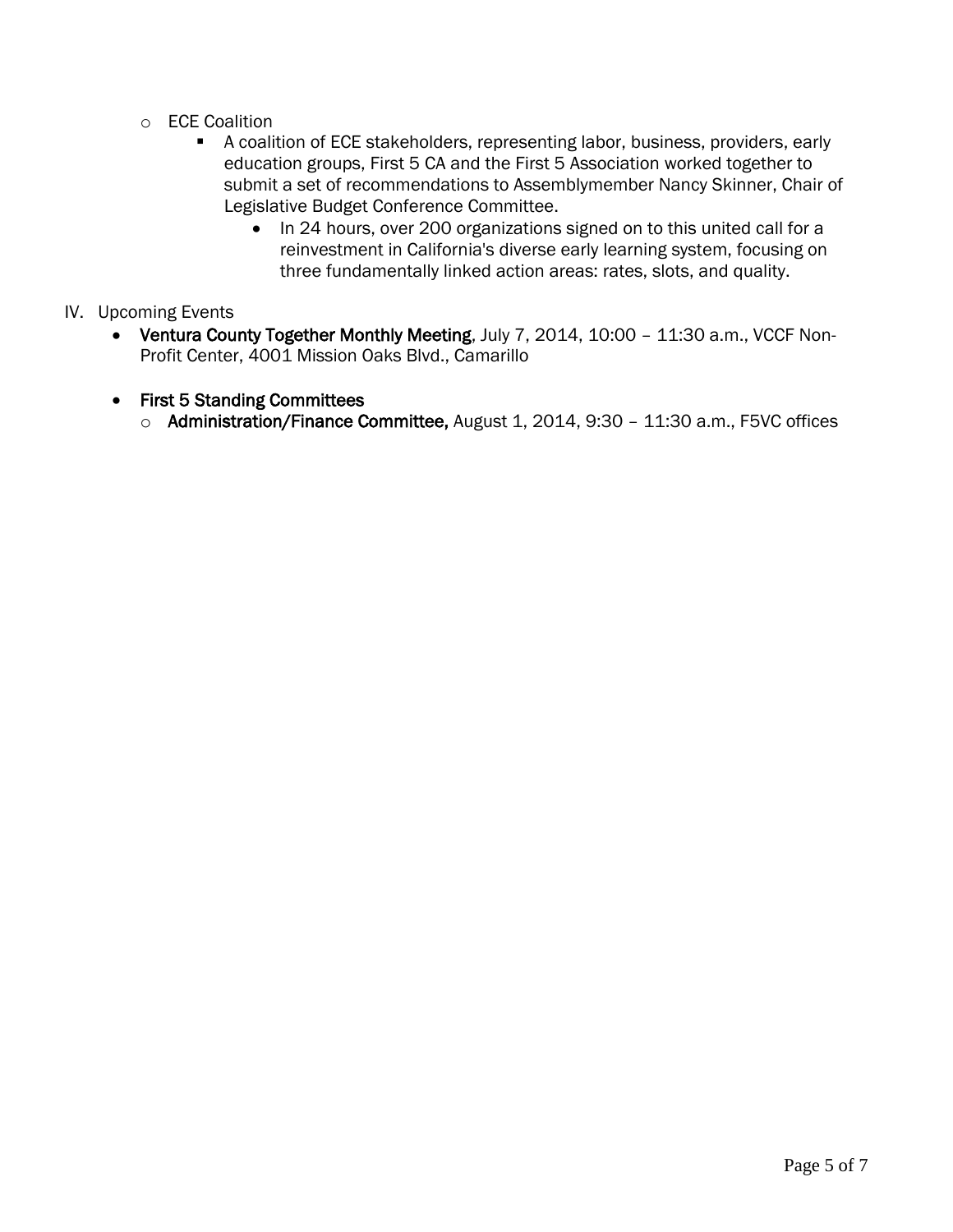# PROVIDER ANECDOTES

### Regional Health Educators, Ventura County Public Health

- I. We received a referral for a 4 year old boy from a local pediatrician. He had a speech delay and a fine motor delay. His parents are divorced and his father is the primary caregiver. Dad is a very devoted father and we would meet regularly at community locations such as Starbucks, early before he went to work. He followed through with all the homework and activities that we discussed. We met every other week for a few sessions and then continued to meet once every month or so for six months. At our last session Dad proudly brought in copies of his son's Transitional Kindergarten progress report and a Superintendent's award. Both Dad and his son beamed! We performed another Ages & Stages Questionnaire and the boy met all his milestones!
- II. Recently an infant was referred to me who has two deaf parents that are unable to speak. The child himself is able to hear and passed his newborn hearing test. He is at high risk for developmental delay. I was able to successfully collaborate with a specialist from the SELPA Infant Program, Tri-Counties GLAD program, Gold Coast Medicare program, Lifesigns Interpreter services, the Hearing Conservation, Early Start and the Rainbow Connection.

The representative from the SELPA Infant Program specializes in working with the deaf and hearing impaired. She provided a lot of assistance and a reminder that the standard of care is for the child to have their hearing tested every six months. She even offered to come to a home visit with the family if I desired. The gentleman from the Tri-Counties GLAD program helped explain how I could get interpreter services for my home visits. We had started out with writing notes on paper to communicate and sometimes used our phones to text each other while we were sitting together. I talked with the Cultural & Linguistic Specialist at Gold Coast Health Care Plan and we went through quite a process but we were finally able to get approval for a person from the Lifesigns Interpreter services to attend home services with me. It made all the difference! Both Mom and Dad were so much more engaged and able to ask a lot more questions. I was able to check out a box of toys from the Rainbow Connection for the baby. Since mom and dad are first time parents they enjoyed seeing which toys were a good fit for their son at his specific age. This little boy is now nine months old and progressing well thanks to the collaboration of all the agencies involved!!

#### El Centrito Preschool Expansion

Language is exploding in the Little Dolphins classroom! At the start of the school year, teachers observed that many students used physical instead of verbal communication, like pointing, pulling on teachers' clothes, and crying. After analyzing results of the initial DRDP assessments, teachers set goals to prioritize language development through strategic interventions. Their primary language development goals were to increase students' exposure to new vocabulary, strengthen expressive language, especially when experiencing frustration or other big emotions, and to engage parents in the process.

To increase exposure to new vocabulary, teachers utilized a wide variety of activities and techniques ranging from music and movement, to flashcards and labels on objects in the